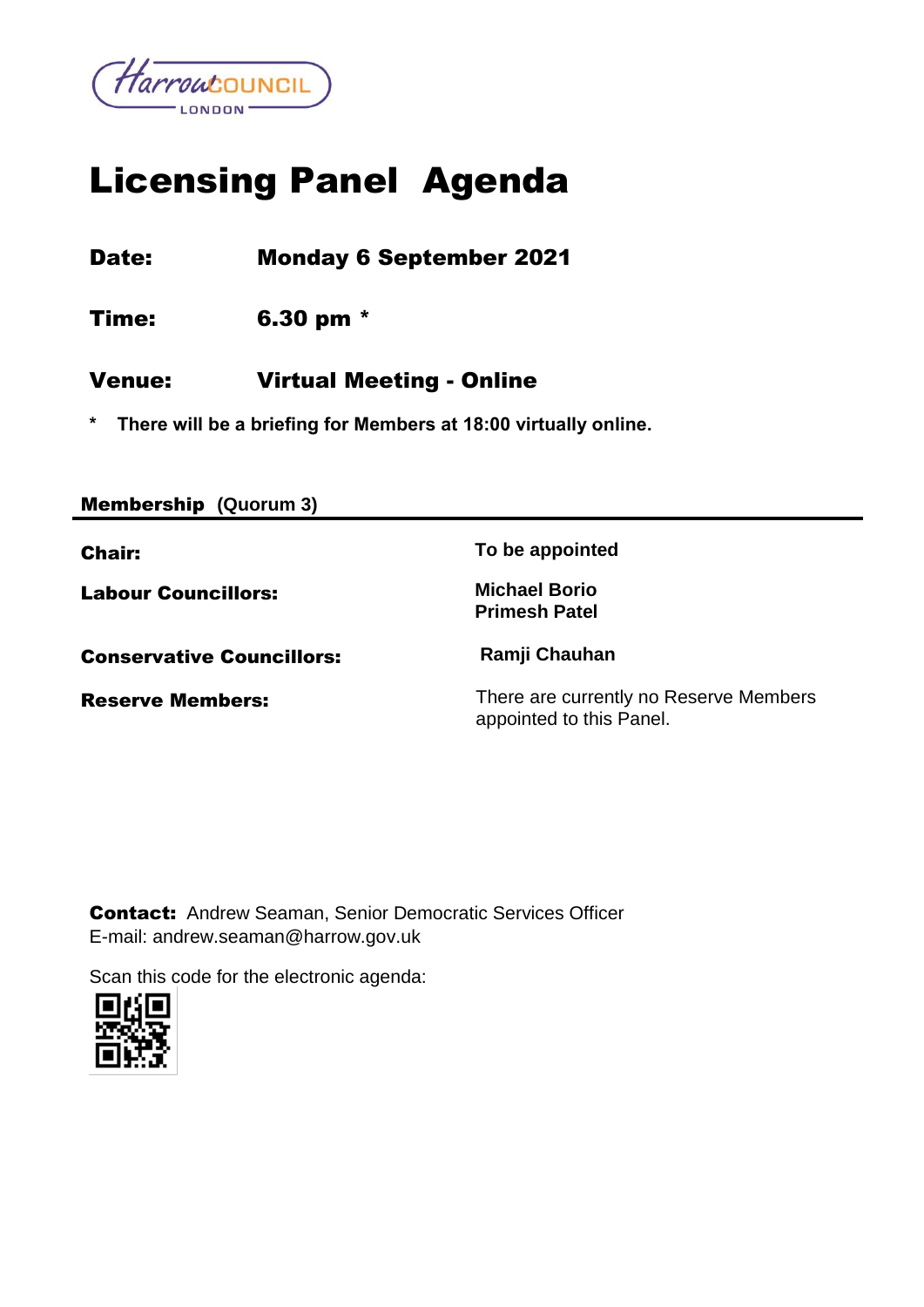# Useful Information

## **Meeting details**

This meeting is open to the press and public and can be viewed on [www.harrow.gov.uk/virtualmeeting](http://www.harrow.gov.uk/virtualmeeting)

### **Filming / recording of meetings**

Please note that proceedings at this meeting may be recorded or filmed. If you choose to attend, you will be deemed to have consented to being recorded and/or filmed.

The recording will be made available on the Council website following the meeting.

**Agenda publication date: Friday 27 August 2021**